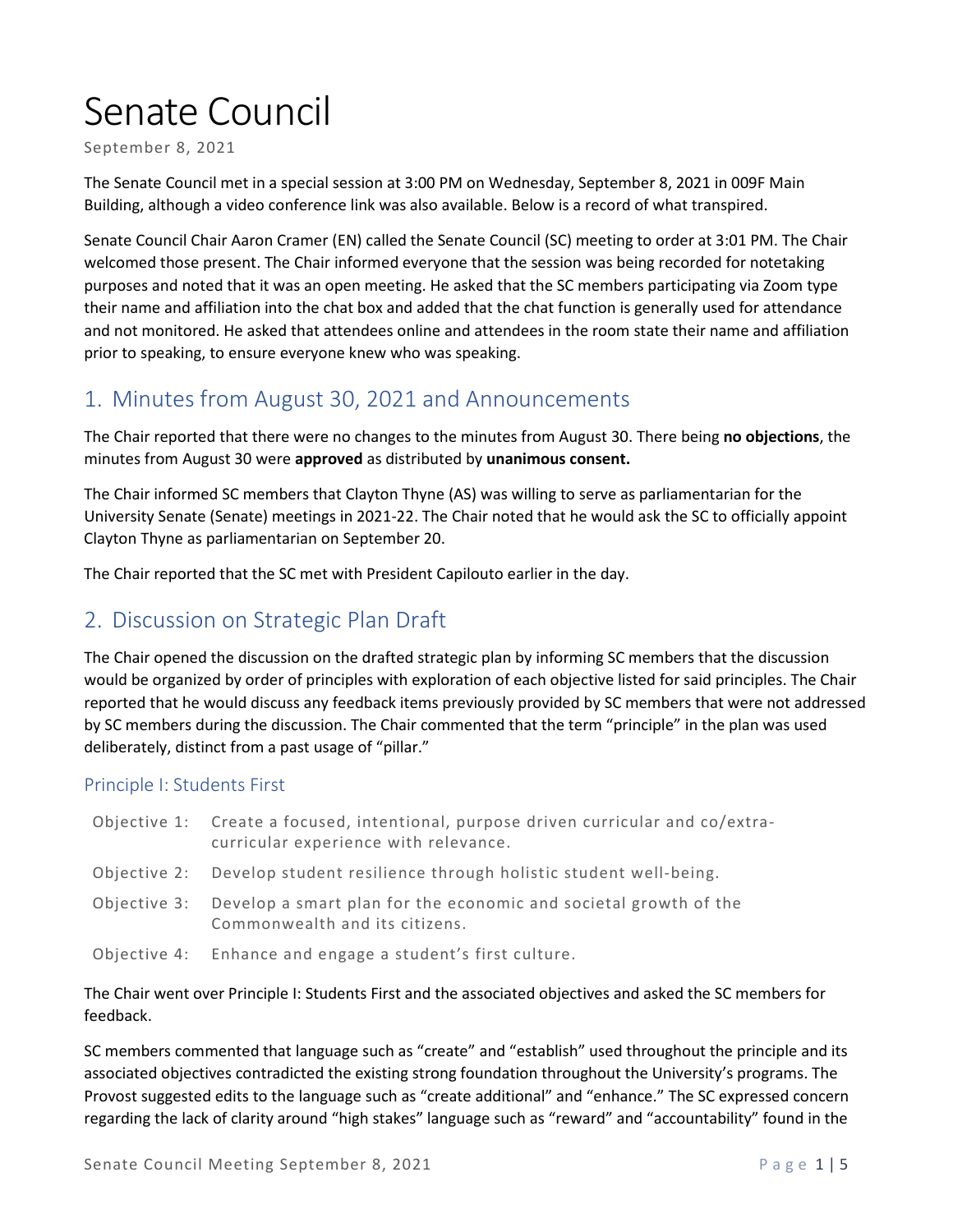tactics for Objective 4. Hawse (SGA President) provided concerns expressed by students regarding difficulty in accessing research opportunities, noting that increasing research opportunities visibly would be beneficial. Hawse also mentioned the interest expressed by the student body in coursework related to life skills. SC members remarked that important elements like training may be missing that would be crucial to the success of Objective 2. The Provost suggested supportive infrastructure and training.

The Provost agreed to review the language with Jay Blanton (chief communications officer), adding that the SC's suggestions for revised language would offer strength for accreditation.

The Chair noted the Senate's responsibility for education policy of the institution and emphasized that Senate and faculty support would be crucial to the strategic plan's success. Blanton suggested more explicit language in the tactics to strengthen the plan. The Chair expressed the importance of building a shared vision.

The SC discussed the organization of the tactics and metrics throughout the objectives and expressed concern about the clarity of the metrics. Cantrell (ED) remarked the President had mentioned an effort in an earlier meeting to improve clarity of metrics. Blanton verified Institutional Research was evaluating this piece of the plan. The Chair noted that regarding the wording related to UK Core, the Senate needs to be asked if it was interested in the suggestions proposed in the draft strategic plan. There is an opportunity now for the administration to create buy-in before the final version of the strategic plan is presented to the Board for approval; the Senate oversees the structure, purpose, and design of UK Core. As discussion on this objective wrapped up, Hall (GS) commented on the challenge of identifying a metric that will demonstrate that a student feels a sense of belonging and resiliency.

#### Principle II: Taking Care of Our People

- Objective 1: Create the highest levels of holistic wellness for faculty, staff and students by developing a unique and comprehensive integrated structure to support working and learning environments to flourish and thrive.
- Objective 2: Generate a transformational culture and environment where students, faculty, and staff are enabled and inspired to flourish and thrive by experiencing meaning and engagement in work and learning.
- Objective 3: Create a Better Prepared Workforce for Tomorrow.

The Chair went over Principle II: Taking Care of Our People and the associated objectives and asked the SC members for feedback.

The SC discussed concerns surrounding the objectives in Principle II. Collett (HS, vice chair) noted that the tactics associated with Objective 3 were very focused on health care and excluded the multidisciplinary piece of the workforce. The Provost noted possible alignment with the strategic plan for UK HealthCare and commented on a shortage of health care professionals across the state. Grossman (AS) suggested that if the language was more direct, which would accommodate other employment fields. The SC expressed concerns regarding a perceived heavy focus on undergraduate programs, noting that more attention could be provided to graduate and professional programs when composing principles and objectives in the plan. The SC discussed the structure of metrics and explored concerns about the success of some of the methods of measurement. Collett commented on the issue of "survey fatigue," noting that surveys were mentioned at least 10 times in the draft plan.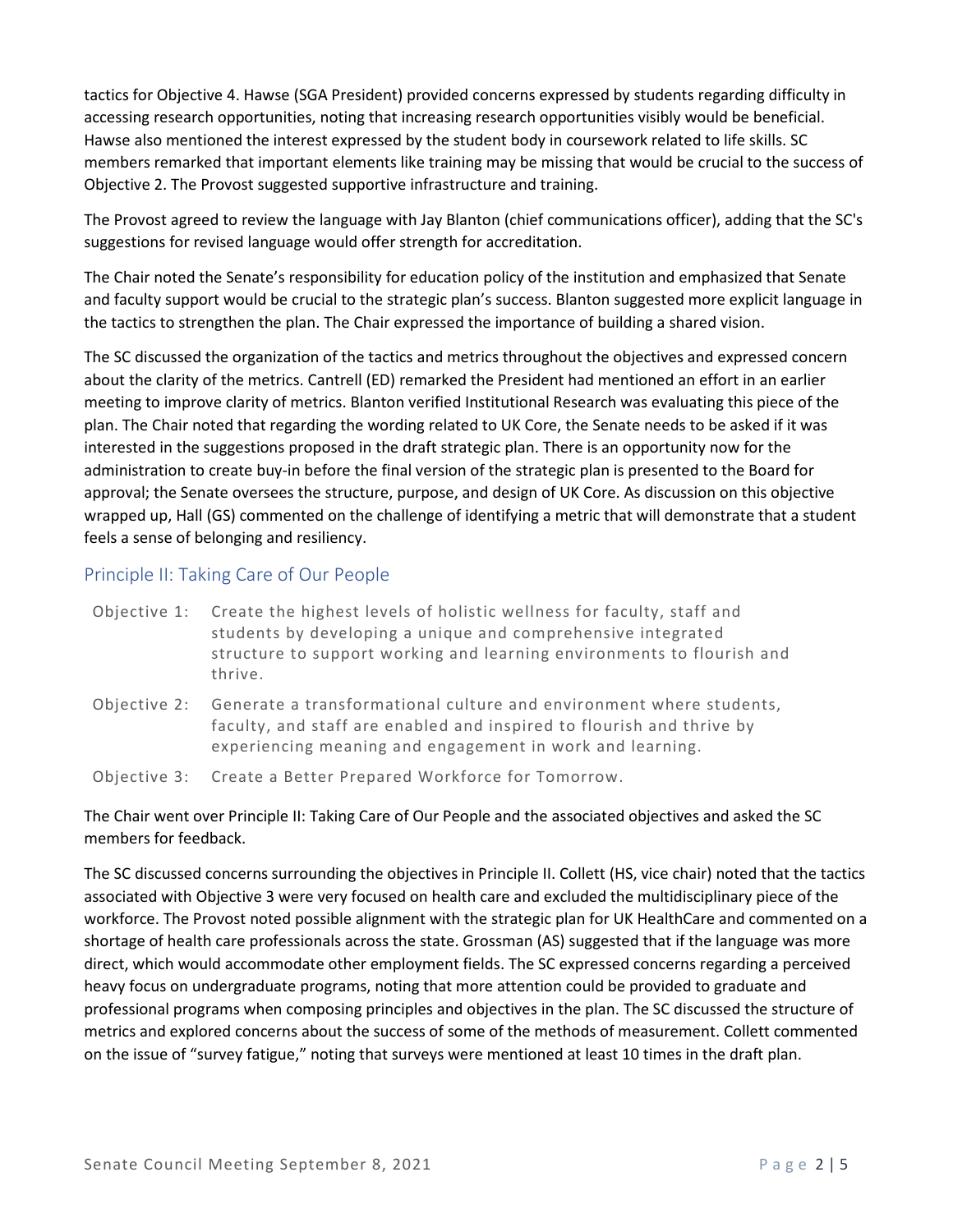#### Principle III: Inspiring Ingenuity

|              | Objective 1: Pursue research that addresses national and global challenges and that<br>enhances the well-being and economy of Kentuckians.                 |
|--------------|------------------------------------------------------------------------------------------------------------------------------------------------------------|
| Objective 2: | Advance a culture that inspires innovation in research, creativity and<br>academic excellence across the university.                                       |
| Objective 3: | Create an agile ecosystem that is responsive to opportunities of all types<br>and at all scales across the national and global research challenge space.   |
| Objective 4: | Expand the university's academic impact by creating new training<br>programs and new modes of professional preparation to better serve<br>workforce needs. |

The Chair went over Principle III: Inspiring Ingenuity and the associated objectives and asked the SC members for feedback.

Discussion pertaining to accessible research opportunities for students took place, including Hawse's comment that non-STEM majors find it particularly difficult to find research opportunities. The connection to research discussion in Principle I was mentioned as well as ways to gather data to inform possible metrics. Hawse emphasized the benefit of specifically mentioning "student research opportunities" in Objective 2. The Chair commented that programming mentioned in Objective 4 may be misplaced in Principle III, noting that this was perceived as a research focused Principle. Vincent (BE) suggested incorporating this objective into the curriculum objective outlined in Principle I. SC members noted that there was not a specific principle related to the educational mission of the institution and that this resulted in a lack of clarity with some teaching-related activities appearing throughout the principles. The SC recommended the coherency of the strategic plan with respect to academic programs be improved.

#### Principle IV: Ensuring Greater Trust, Transparency and Accountability

- Objective 1: Modernize and re-envision University guidance and policies to more clearly and succinctly express values, clarify terms and define roles with respect to shared governance among faculty, students, staff and administrators. University personnel must adhere to these policies while maintaining flexibility in the competitive modern environment of knowledge delivery.
- Objective 2: Empower effective decision-making at unit, departmental and college levels by developing more responsibility centered management approaches in budgets and the allocation of resources so that colleges and units have greater flexibility – and can be held more accountable – for generating revenues and managing expenses in a transparent fashion necessary to support the university's mission in alignment with the Strategic Plan.
- Objective 3: Strengthen and expand training across all levels to promote compliance with university standards and processes through programs grounded in UK's institutional values, goals and objectives.
- Objective 4: Develop programs and approaches to engaging communication with both internal and external audiences. Resonant communication today isn't top-down, or one-way, but is rather two-way and allows for stakeholders to be listened to and heard.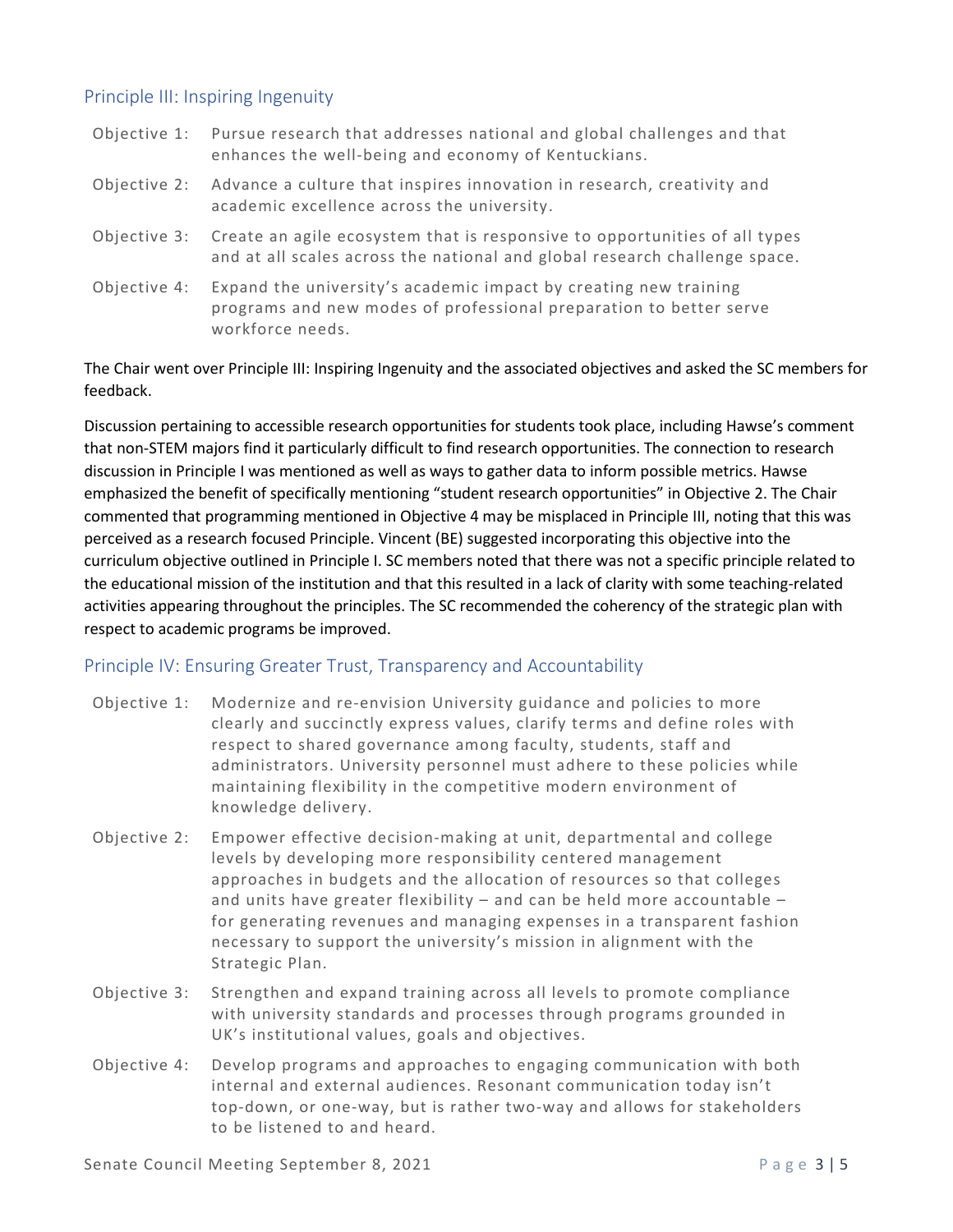The Chair went over Principle IV: Ensuring Greater Trust and Accountability the associated objectives and asked the SC members for feedback.

SC members discussed the language involved in Objective 1. Cantrell requested clarity for the word "modernize" in this context. SC members objected to the perceived premise that UK's regulations were outdated. The Chair commented that it was the application of the regulations that needed more attention; there are deans and chairs who do not know that there are explicit expectations outlined for those positions in the *Governing Regulations*. The Provost agreed clarity would be beneficial. The Chair commented on the institution's existing documents pertaining to shared governance, citing their excellent quality developed by many bodies over time. The Provost suggested an opportunity to re-work the objective to better depict the interpretation and implementation of University guidance and policy as it pertains to decision making. The Chair mentioned previous comments pertaining to responsibility center management, the allocation of funds, and budget transparency. Discussion surrounding balance and specific terms like "responsibility center management" took place. Echoing Cantrell (ED), Hawse (SGA) commented on some of the outdated language in the University's ARs that could be updated to fit the modern mission of the university.

#### Principle V: Many People, One Community

| Objective 1: To expand diversity efforts of the UK campus to the Commonwealth of |
|----------------------------------------------------------------------------------|
| Kentucky and the global community to create more interaction and                 |
| involvement with campus on DEI matters.                                          |

- Objective 2: To recruit and retain more diverse populations (students, faculty, staff) within all units on campus.
- Objective 3: To create greater and direct partnerships between the University and communities throughout the Commonwealth on DEI-related matters.
- Objective 4: To model and provide a welcoming, safe and inclusive environment that creates opportunities for the free and open exchange of ideas to all people of the Commonwealth, the United States, and the world.

#### The Chair went over Principle V: Many People, One Community and the associated objectives and asked the SC members for feedback.

The Provost remarked on the initiative and investment that built Principle V, noting Diversity, Equity, and Inclusion (DEI) and the participation of Acting Vice President for Institutional Diversity George Wright's participation on that team specifically. The Chair opened the discussion with questions regarding the auditing metric associated with Objective 2. Further discussion took place pertaining to the various tactics mentioned intended to align with DEI, as well as best practices for the University. The Chair commented on the lack of the discussion about the University's global education enterprise, noting an opportunity to highlight it. SC members revisited the perceived notion of strong undergraduate focus to the detriment of efforts for graduate and professional programs, noting that graduate programs often impact research.

The Chair inquired about the Quality Enhancement Plan (QEP). The Provost noted the anticipated time frame for the QEP would be longer than the timeline for the campus's review of the draft strategic plan and mentioned efforts that would provide more clarity on the matter.

The Provost thanked SC members for their time. The Provost noted that the strategic plan draft would go to the President next week and spend a week before returning to the campus community for further feedback.

The meeting was adjourned at 4:18 PM with no objections.